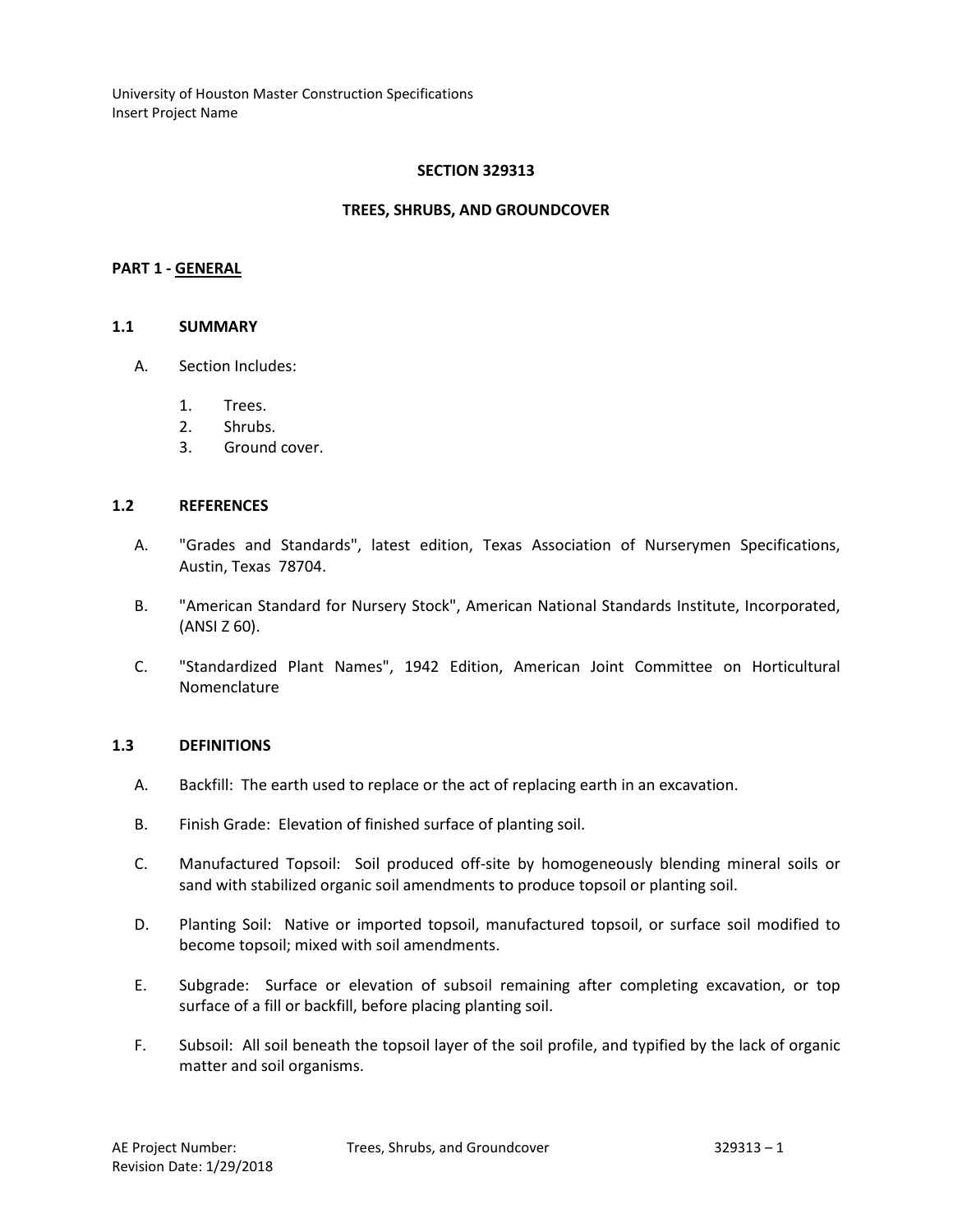# **1.4 SUBMITTALS**

- A. Product Data: For each type of product indicated provide requested copies of manufacturers literature, samples, certifications, and laboratory analytical data:
	- 1. Trees, shrubs, and groundcovers Samples and/or photographs.
	- 2. Mulch manufacturer's literature and sample.
	- 3. Tree and shrub planting fertilizer certification or laboratory analytical data.
	- 4. Tree paint manufacturer's literature.
- B. Product certificates.
- C. Planting Schedule: Indicating anticipated planting dates for exterior plants.
- D. Maintenance Instructions: Recommended procedures to be established by Owner for maintenance of exterior plants during a calendar year.

# **1.5 QUALITY ASSURANCE**

- A. Installer's Field Supervision: Require Installer to maintain an experienced full-time supervisor on Project site when planting is in progress.
- B. Topsoil Analysis: Furnish soil analysis by a qualified soil-testing laboratory.
	- 1. Report suitability of topsoil for plant growth. State-recommended quantities of nitrogen, phosphorus, and potash nutrients and soil amendments to be added to produce satisfactory topsoil.
- C. Provide quality, size, genus, species, and variety of exterior plants indicated, complying with applicable requirements in ANSI Z60.1, "American Standard for Nursery Stock."
- D. Source Quality Control:
	- 1. Plants shall be subject to inspection and approval by Landscape Architect at place of growth and upon delivery for conformity to specifications. Such approval shall not impair the right of inspection and rejection during progress of the Work. Submit written request for inspection of plant material at place of growth to Landscape Architect. Written request shall state the place of growth and quantity of plants to be inspected. Landscape Architect reserves right to refuse inspection at this time if a sufficient quantity of plants is not available for inspection. All plant material shall be tagged by the Landscape Architect at the nursery.
	- 2. All plants inspected at the nursery by the Landscape Architect shall be tagged with serialized self-locking tags. Trees delivered to the site without these tags or with broken tags shall be sufficient reason for rejection.
	- 3. Substitutions of plant materials will not be permitted unless authorized in writing by Landscape Architect. If proof is submitted that any plant specified is not obtainable, a proposal will be considered for use of the nearest equivalent size or variety with corresponding adjustment of Contract Price. Such proof shall be substantiated and submitted in writing to Landscape Architect at least thirty (30) days prior to start of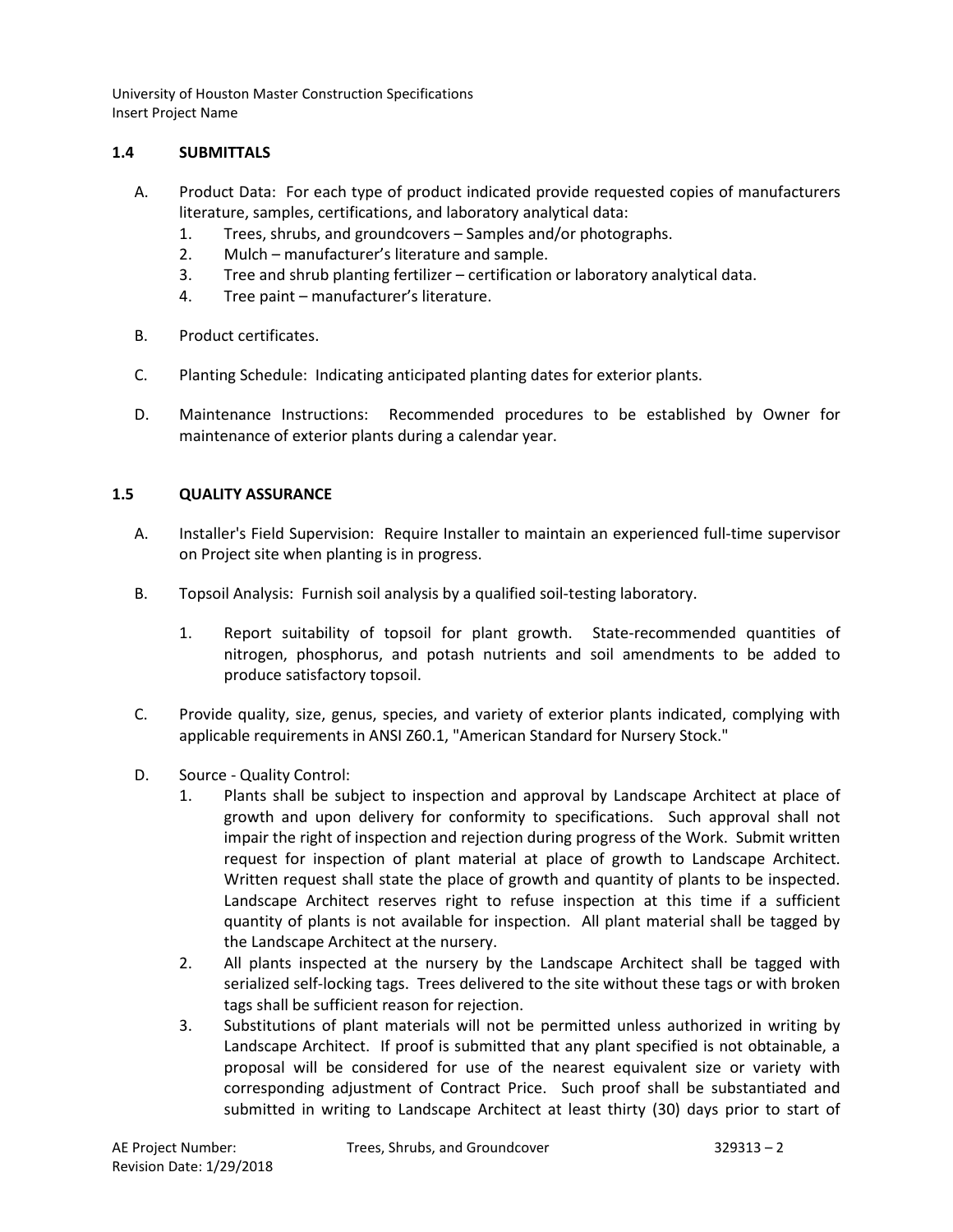> Work under this Section. These provisions shall not relieve Contractor of the responsibility of obtaining specified materials in advance if special growing conditions or other arrangements must be made in order to supply specified materials.

- E. Inspections: Make written request for inspection after planting operations have been completed. Such inspection is for the purpose of establishing the Maintenance Period.
- F. Submit written requests for inspections to the Landscape Architect at least seven (7) days prior to anticipated inspection date.
- G. Preinstallation Conference: Generally on site

# **1.6 DELIVERY, STORAGE, AND HANDLING**

- A. Submit plan for transporting plant material to site to Landscape Architect for approval. Plan should include:
	- 1. Date of pick-up at nursery or place of storage.
	- 2. Type of vehicle used for shipping.
	- 3. Method of protecting trees during transit.
	- 4. Dates in transit.
	- 5. Date of delivery to site.
	- 6. Projected date of installation.
	- 7. Means of storage, watering and shading used between delivery and planting.
- B. Landscape Architect suggests the following considerations for the Contractor to evaluate in product handling:
	- 1. During hot weather and when practical, the Contractor may be required to transport plant materials between sunset and sunrise if transported in an open trailer or unrefrigerated box.
	- 2. Dug material should be maintained and watered as required at the nursery to guarantee their vitality and health until shipping.
	- 3. Protect all trunks, stems, branches and root balls during tree tying, wrapping and loading operations from damage.
	- 4. Load balls or containers onto transport vehicle and secure in a manner that protects the structural integrity of the root balls.
	- 5. The Contractor shall be solely responsible for the safe transportation of plants to the site and their condition upon arrival. Trees damaged, dehydrated or abused during transit and storage will be rejected.
	- 6. Plant materials should not be stored on concrete or left exposed to the sun.
	- 7. Protect the balls and water regularly until planting. If trees are left in storage over the weekend or holiday, provide a means of periodical watering and inspecting root ball protection.
- C. Landscape Architect may inspect any phase of this operation and may reject any plant material improperly handled during any phase of this operation.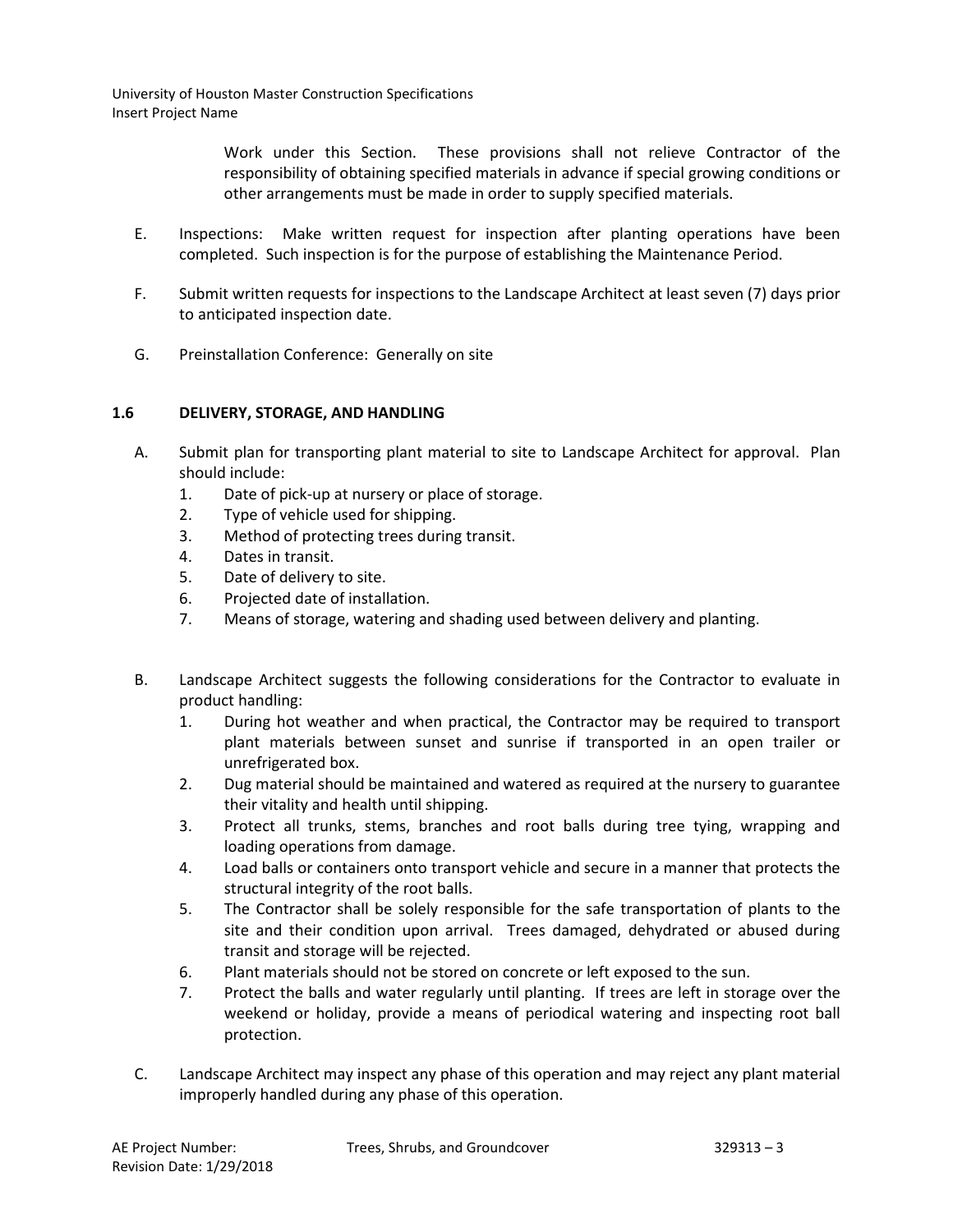- D. Nothing in this Section shall be interpreted as relieving the Contractor of the responsibility of providing healthy, viable plants, nor shall it have any affect upon the terms of the warranty specified herein.
- E. Do not prune trees and shrubs before delivery. Protect bark, branches, and root systems from sun scald, drying, sweating, whipping, and other handling and tying damage. Do not bend or bind-tie trees or shrubs in such a manner as to destroy their natural shape. Provide protective covering of exterior plants during delivery. Do not drop exterior plants during delivery and handling.
- F. Handle planting stock by root ball.
- G. Deliver exterior plants after preparations for planting have been completed and install immediately. If planting is delayed more than six hours after delivery, set exterior plants and trees in shade, protect from weather and mechanical damage, and keep roots moist.

# **1.7 FINAL ACCEPTANCE**

A. Work under this Section will be accepted by Landscape Architect upon satisfactory completion of all work including maintenance, but exclusive of replacement of plant materials under the warranty period. Upon Final Acceptance, Owner will assume responsibility for maintenance of Work.

# **1.8 WARRANTY**

- A. Special Warranty: Installer's standard form in which Installer agrees to repair or replace plantings that fail in materials, workmanship, or growth within specified warranty period.
	- 1. Failures include, but are not limited to, the following:
		- a. Death and unsatisfactory growth, except for defects resulting from lack of adequate maintenance, neglect, abuse by Owner, or incidents that are beyond Contractor's control.
		- b. Structural failures including plantings falling or blowing over.
	- 2. Warranty Periods from Date of Substantial Completion:
		- a. Trees and Shrubs: One year.
		- b. Ground Cover and Plants: Three months.

# **1.9 MAINTENANCE SERVICE**

A. Initial Maintenance Service: Provide full maintenance by skilled employees of landscape Installer. Maintain as required in Part 3. Begin maintenance immediately after each area is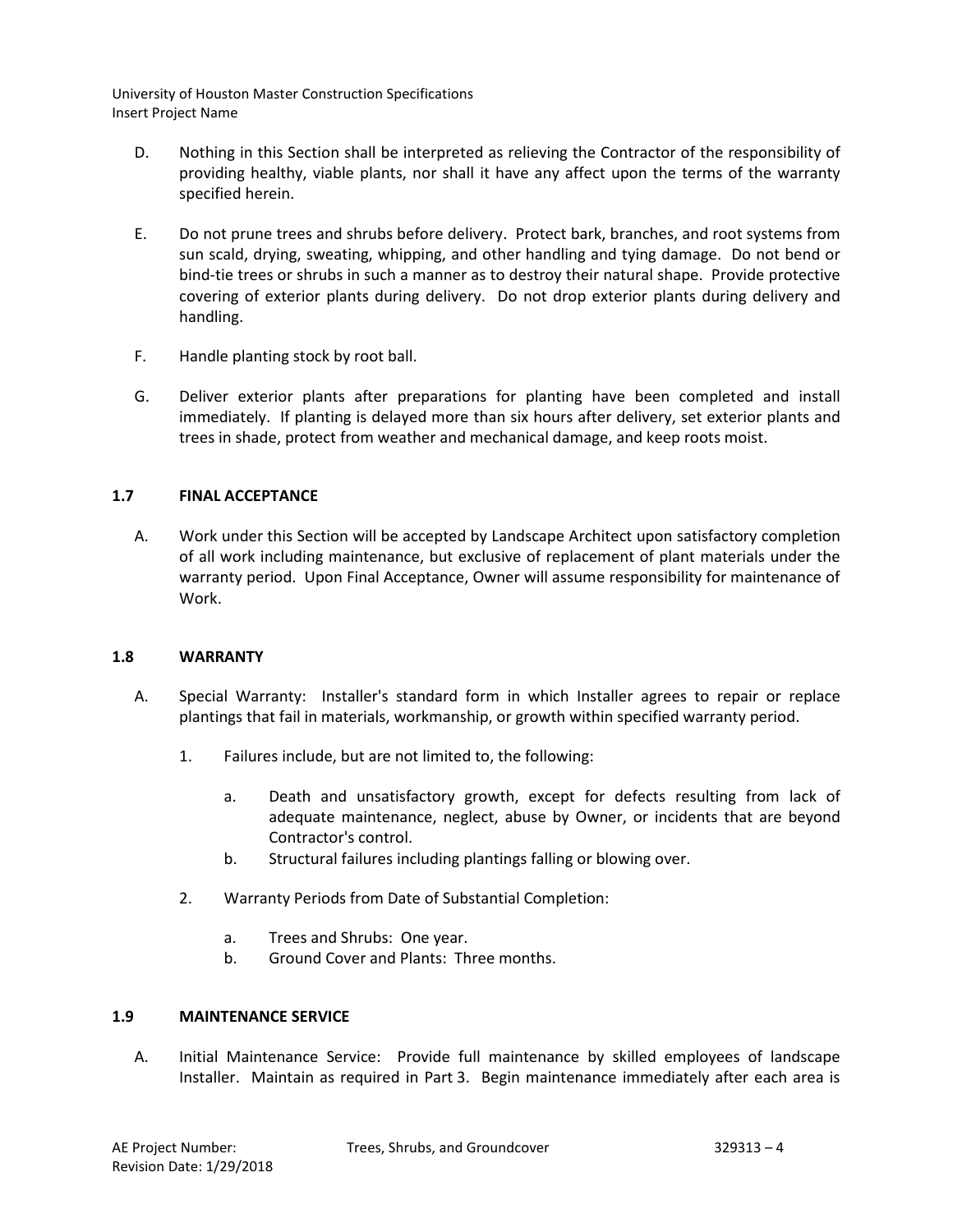> planted and continue until plantings are acceptably healthy and well established, but for not less than maintenance period below.

- 1. Maintenance Period for Trees and Shrubs: 12 months from date of Substantial Completion.
- 2. Maintenance Period for Ground Covers and Plants: Three months from date of Substantial Completion.

# **PART 2 - PRODUCTS**

# **2.1 TREES, SHRUBS, VINES, AND GROUNDCOVER**

- A. Plants shall be nursery grown in accordance with good horticultural practices under climatic conditions similar to those of project for at least two years unless specifically otherwise authorized by Landscape Architect in writing. Unless specifically noted otherwise, all plants shall be exceptionally heavy, symmetrical, tightly knit, so trained or favored in development and appearance as to be superior in form, number of branches, compactness and symmetry.
- B. Plants shall be sound, healthy and vigorous, well branched and densely foliated when in leaf. They shall be free of disease, insect pests, eggs, or larvae, and shall have healthy, well developed root systems. They shall be free from physical damage or adverse conditions that would prevent thriving growth.
- C. Plants shall be true to species and variety and shall conform to measurements specified except that plants larger than specified may be used if approved by Landscape Architect. Use of such plants shall not increase Contract price. If larger plants are approved, the ball of earth or container size shall be increased as specified under "Applicable Standards" and subject to the approval of the Landscape Architect.
- D. Plants shall be measured when branches are in their normal position. Height and spread dimensions specified refer to main body of plant and not branch tip to tip.
- E. Container stock, when specified, shall have grown in the containers in which delivered for at least six (6) months, but not over two (2) years. Samples must prove no root-bound conditions exist. No container plants that have cracked or broken balls of earth, when taken from container, shall be planted except upon special approval by Landscape Architect. Container stock shall not be pruned before delivery. Field grown plants recently transplanted into containers will not be accepted.
- F. Nursery grown B&B material (when allowable) shall be pruned and thinned at the place of growth immediately prior to digging as required for packaging and safe moving. Method of pruning shall be as approved in the field by the Landscape Architect. Do not remove selflocking tags during this pruning prior to delivery to site.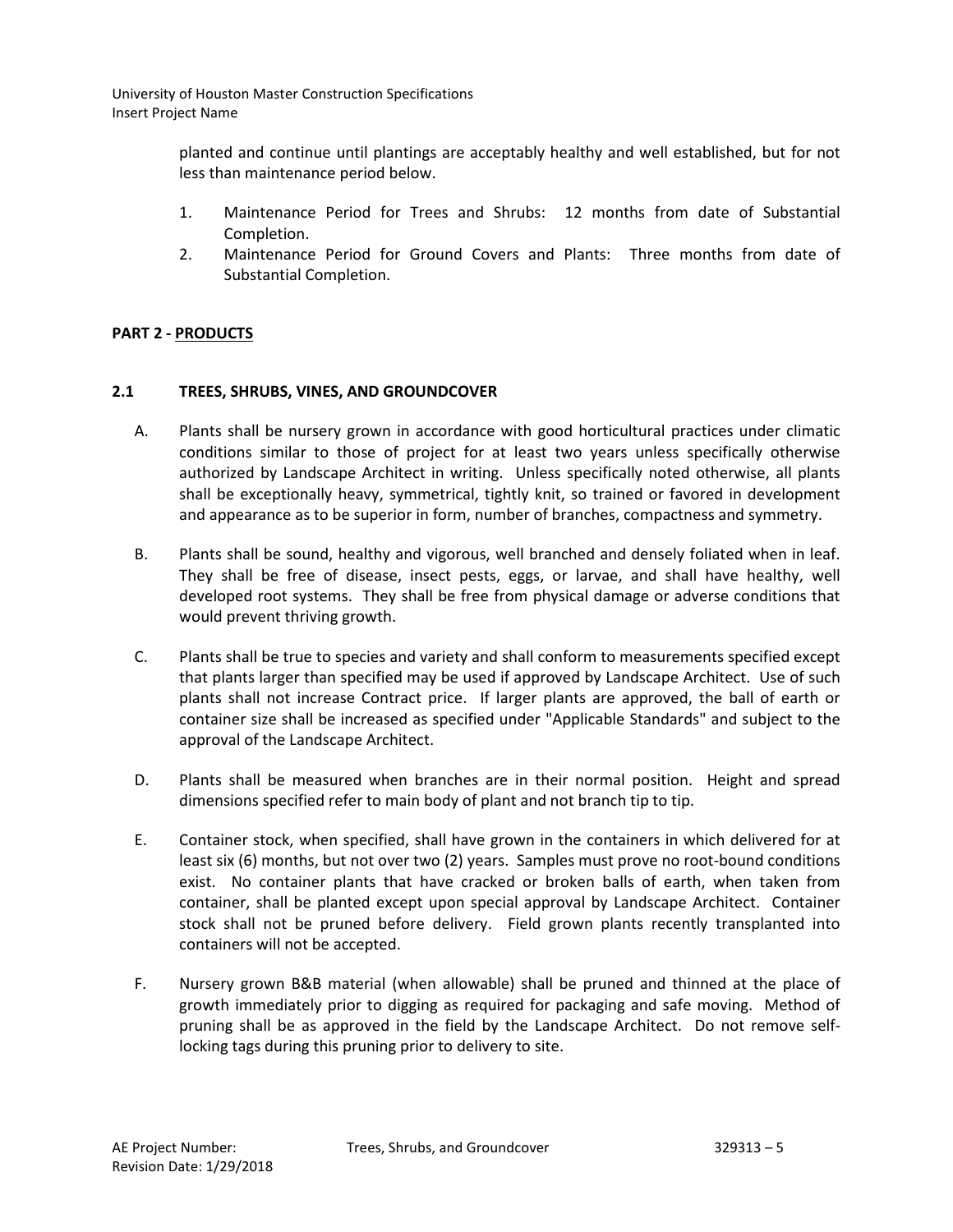### **2.2 COMMERCIAL FERTILIZERS**

- A. Shrub/Groundcover Fertilizers: Agri-Form 20-10-5, 21 gram tablets.
- B. Tree planting fertilizer: Davey Arbor Green Organic Liquid Soil injected at 115 PSI. Apply at mfg. recommended rates.
- C. Top-dress Fertilizer: Complete fertilizer, 50 percent of the nitrogen to be derived from organic sources or urea-form. Available phosphoric acid shall be from superphosphate, bone or tankage. Potash shall be derived from potassium sulfate containing 60 percent potash.

### **2.3 PRE-EMERGENCE WEED CONTROL**

A. In areas of Woody Ornamental Plants, Eptam or Eptam -5-G as manufactured by Greenlight Products Company, or approved equal.

### **2.4 STAKING MATERIALS**

- A. Use staking materials necessary to meet requirements of specifications, subject to approval. Suggested materials:
	- 1. Tree Stakes: Green, Eight (8') feet long steel T-Post weighing 1.33 pounds per foot.
	- 2. Ties: Black rubber 3/4-inch hose with 3/16-inch wall thickness
	- 3. Tree Guying Material: #10 gage galvanized multi-strand cable.
	- 4. Cable Clamps: Size needed to hold two strands together.

## **2.5 MULCH**

A. Shredded Hardwood bark.

#### **2.6 INSECTICIDE**

A. Ortho "Lindane Borer and Leaf Miner Spray" by Ortho, Consumer Products Division, Chevron Chemical Company, San Francisco, California 94119, or "Borer Killer" by Greenlight Company, San Antonio, Texas 78217.

### **2.7 WATERING TUBES**

A. Gray, perforated SDR PVC drainage pipe, 4 inches in diameter.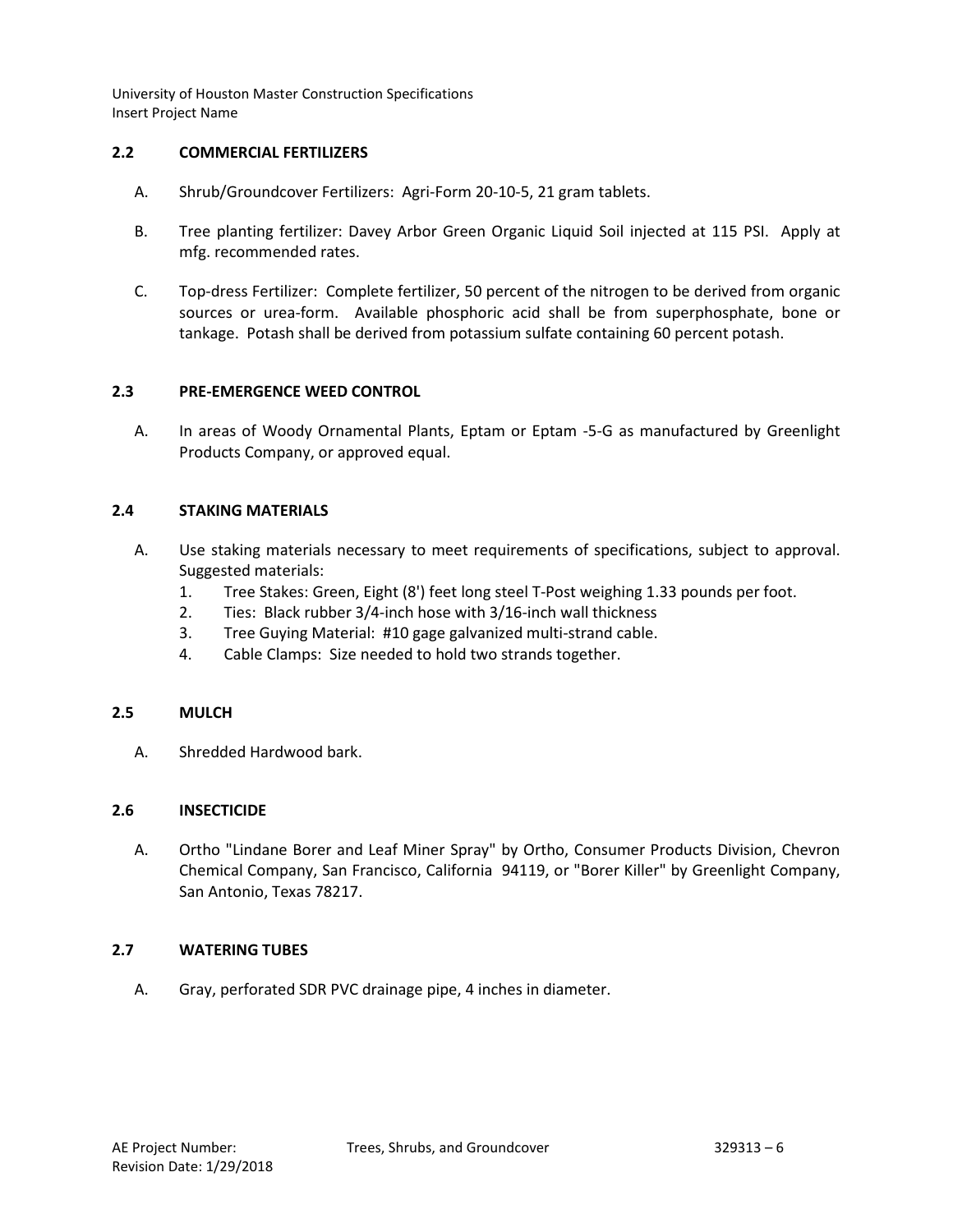# **PART 3 - EXECUTION**

#### **3.1 LAYOUT AND EXCAVATION OF PLANTING AREAS:**

- A. Layout plants in locations shown on Drawings. Use wire stakes color-coded for each specie of plant material. Stake location of each tree and major shrub and outline of shrub and groundcover beds.
- B. Landscape Architect will check location of plants in the field and shall adjust to exact position before planting begins.
- C. Subsoil shall not be worked when moisture content is so great that excessive compaction should occur, nor when it is so dry that clods will not break readily. Water shall be applied, if necessary, to bring soil to an optimum moisture content for tilling and planting.
- D. Excavate entire planting beds to a depth of 8 inches.

### **3.2 DRAINAGE, DETRIMENTAL SOILS, AND OBSTRUCTIONS:**

- A. Test drainage of plant beds and pits by filling with water twice in succession. Conditions permitting the retention of water in planting beds for more than twenty four (24) hours or percolation of less than one inch per hour shall be brought to the attention of the Owner.
- B. Notify the Landscape Architect in writing of all soil or drainage conditions Contractor considers detrimental to growth of plant material.
- C. If rock, hardpan, underground construction work, tree roots or other obstructions are encountered in the excavation of plant pits and beds, alternate locations may be selected by Landscape Architect. Where locations cannot be changed, submit cost required to remove the obstructions to a depth of not less than 6 inches below the required pit or bed depth. Proceed with work after approval.

#### **3.3 PREPARING PLANT MATERIALS FOR PLANTING:**

- A. Canned stock shall be removed carefully after cans have been cut on two sides with approved cutter. Do not use spade to cut cans. Do not lift or handle container plants by tops, Stems, or trunks at any time.
- B. Do not bind or handle any plant with wire or rope at any time so as to damage bark or break branches. Lift and handle plants only from bottom of ball.

#### **3.4 INSTALLATION OF BED PLANTED MATERIALS:**

A. Fill all shrub and groundcover beds with plant bed mix to finished grade (compacted).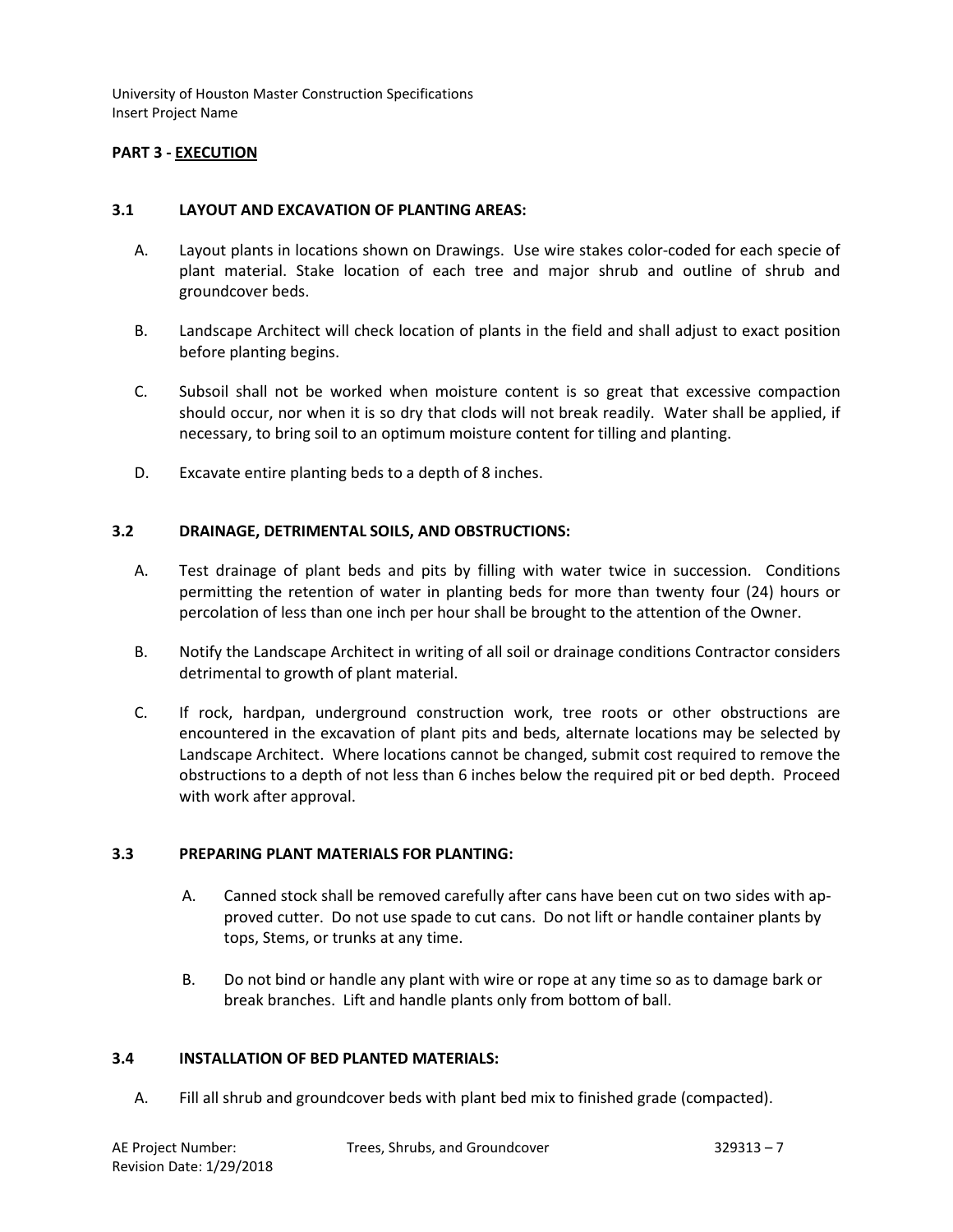- B. Excavate in planting mix for individual plant and install as required. Set plant plumb and brace rigidly in position until planting soil mix has been tamped solidly around the ball and roots.
- C. When plant pits have been backfilled approximately two-thirds (2/3) full, place Agriform tablets evenly distributed in plant pits according to the following schedule:

1 gallon equivalent - 1 tablet 5 gallon equivalent - 2 tablets

- D. Water thoroughly, saturating root ball, before installing remainder of the planting soil to top of pit, eliminating all air pockets. Top of root ball shall be 2 inches above finished grade.
- E. Smooth planting areas to conform to specified grades after full settlement has occurred. Contractor shall bear final responsibility for proper surface drainage of planted areas.
- F. Water all plants immediately again after planting.
- G. Apply pre-emergent weed control material over entire area to receive mulch.
- H. Mulch all shrub and groundcover beds as detailed on Drawings.

# **3.5 SURFACE DRAINAGE OF PLANTING AREAS**

A. Contractor shall bear final responsibility for proper surface drainage of planted areas. Any discrepancy in the Drawings or Specifications, obstructions on the site, or prior work done by another party which Contractor feels precludes establishing proper drainage, shall be brought to the attention of Landscape Architect in writing for correction or relief of said responsibility.

# **3.6 PRUNING**

- A. Prune containerized plants only at time of planting and according to standard horticultural practice to preserve the natural character of the plant. Prune by removing entangled branching and by removing crotches. Avoid removing branch tips wherever possible. Pruning to be done under supervision of the Landscape Architect.
- B. Remove all dead wood, suckers, and broken or badly bruised branches. Use only clean, sharp tools.
- C. Paint cuts over 3/4- inch diameter with tree paint, covering all exposed, living tissue.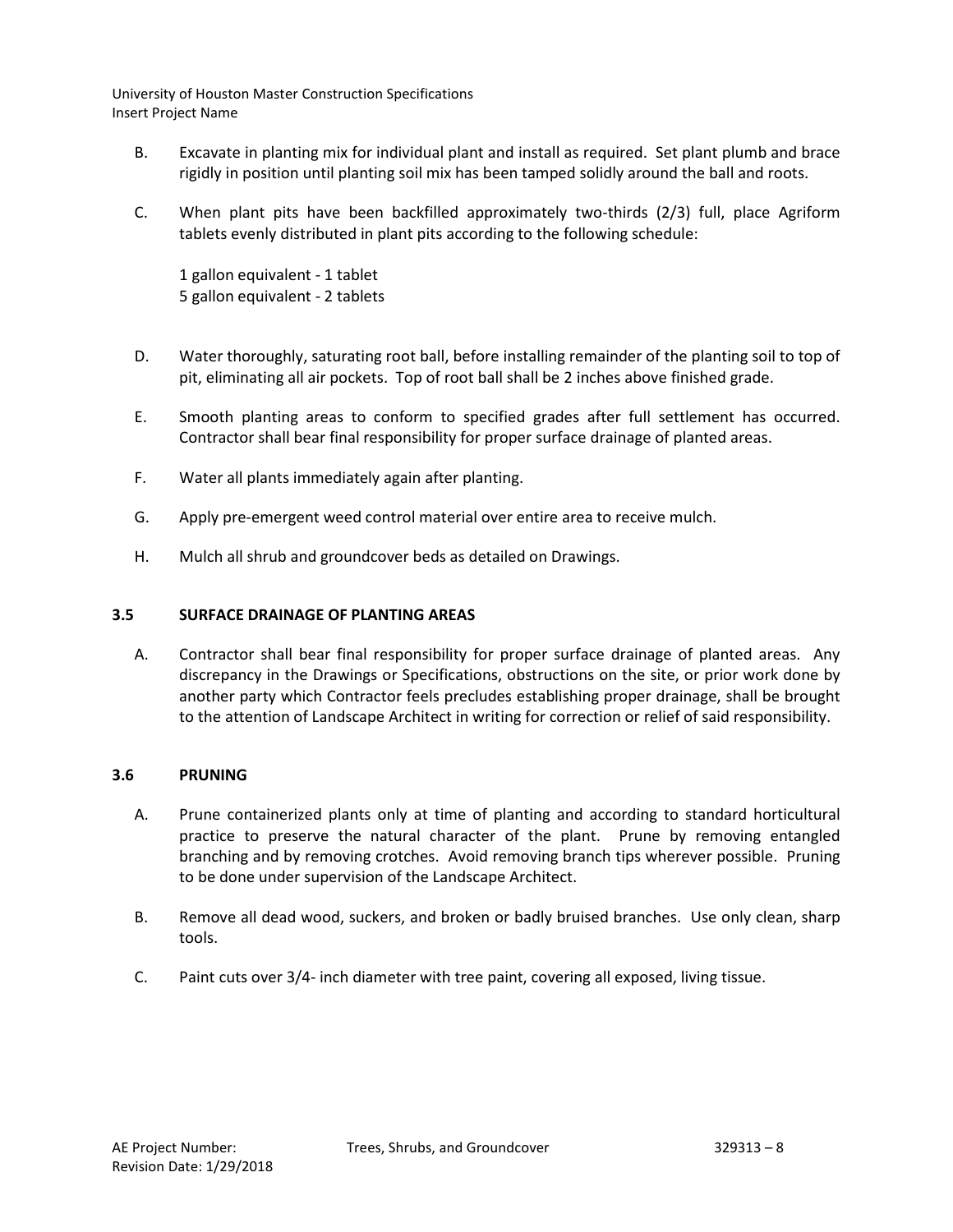## **3.7 STAKING**

- A. Contractor shall stake trees and shall be responsible for material remaining plumb and straight for all given conditions through the guarantee period. Tree support shall be done as outlined on the following tables.
- B. Staking shall be completed immediately after planting. Plants shall stand plumb after staking.
- C. Stake all trees in accordance with the following table:

|                     | No. of        |                   |
|---------------------|---------------|-------------------|
| Tree                | <b>Stakes</b> | <b>Stake Size</b> |
| 30 Gal. and B&B     |               | 7 ft. T-Post      |
| 65 Gal. to 100 Gal. |               | 8 ft. T-Post      |

- D. Machine moved trees do not require staking or guying.
- E. Locate first stake on prevailing windward side of tree and as close to the main trunk as is practical, avoiding root injury. Stakes shall be driven at least 18 inches into firm ground.
- F. Tie tree to stake using approved tree tie. Tie shall be located midway within tree crown or at a location approximately two-thirds (2/3) of the overall height of the tree. Locate tie just above major side branch in order to deter slippage of tie.
- G. Locate second stake opposite first. Secure with one tie opposite upper tie at first stake.
- H. Where used, stakes shall be equally spaced around the tree and placed equal distances from the trunk.
- I. Auxiliary stem stakes shipped with trees shall be removed after shipping.

# **3.8 CLEANING**

A. Clean all areas as required for complete and acceptable inspection.

# **3.9 INSPECTIONS:**

- A. Make written request for inspection after planting operations are completed.
- B. Submit requests for inspections to the Owner at least two (2) days prior to anticipated inspection date.